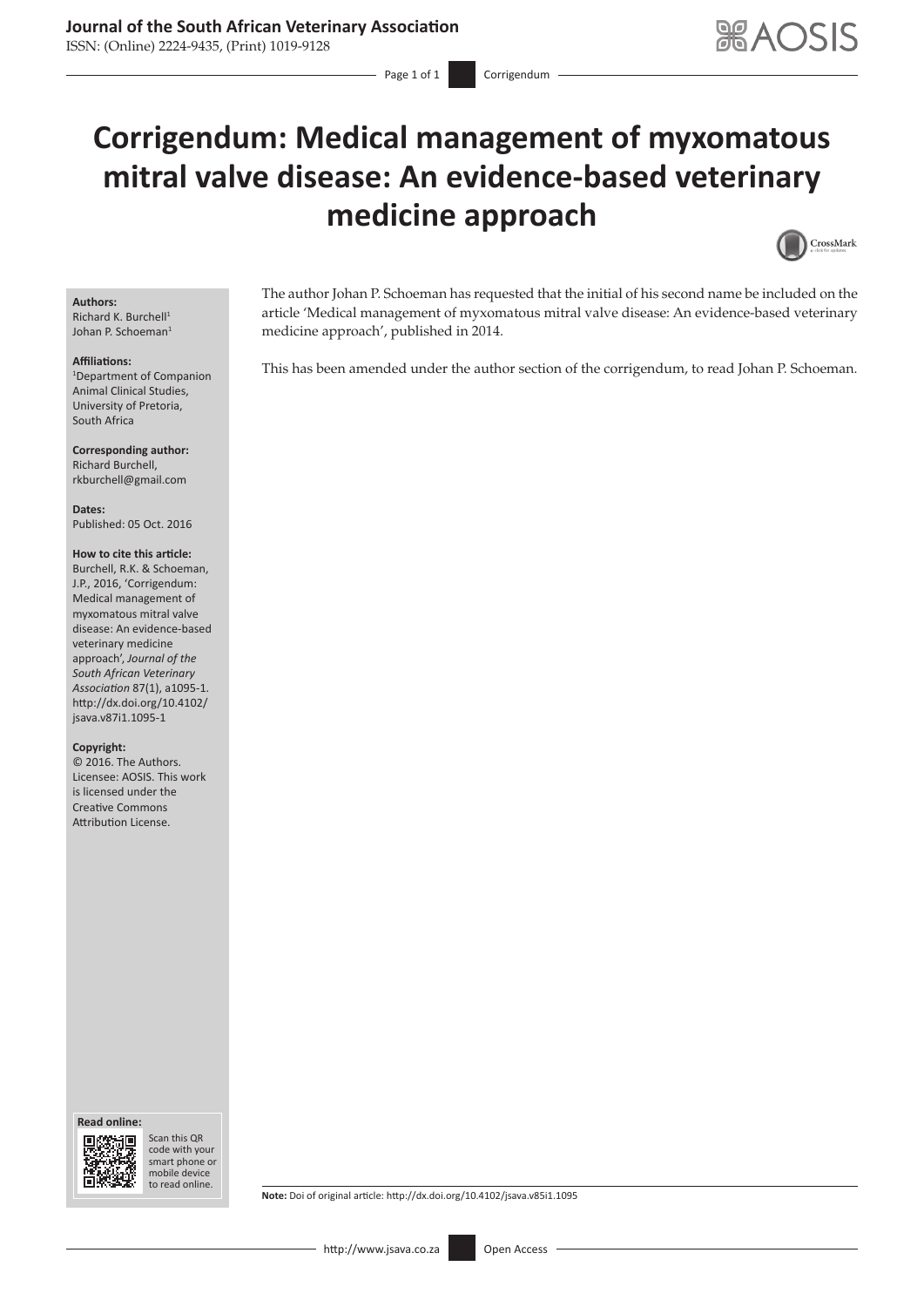# **Medical management of myxomatous mitral valve disease: An evidence-based veterinary medicine approach**

#### **Authors:**

Richard K. Burchell<sup>1</sup> Johan Schoeman<sup>1</sup>

#### **Affiliations:**

1 Department of Companion Animal Clinical Studies, University of Pretoria, South Africa

**Correspondence to:** Richard Burchell

**Email:** [rkburchell@gmail.com](mailto:rkburchell@gmail.com)

### **Postal address:**

Private Bag X04, Onderstepoort 0110, South Africa

#### **Dates:**

Received: 08 Aug. 2013 Accepted: 24 Mar. 2014 Published: 22 Oct. 2014

### **How to cite this article:**

Burchell, R.K. & Schoeman, J., 2014, 'Medical management of myxomatous mitral valve disease: An evidencebased veterinary medicine approach', *Journal of the South African Veterinary Association* 85(1), Art. #1095, 7 pages. [http://](http://dx.doi.org/10.4102/jsava.v85i1.1095) [dx.doi.org/10.4102/jsava.](http://dx.doi.org/10.4102/jsava.v85i1.1095) [v85i1.1095](http://dx.doi.org/10.4102/jsava.v85i1.1095)

#### **Copyright:**

© 2014. The Authors. Licensee: AOSIS OpenJournals. This work is licensed under the Creative Commons Attribution License.

#### **Read online:**



Scan this QR code with your smart phone or mobile device to read online.

Myxomatous mitral valve disease (MMVD) is the most common heart disease of dogs. The current management of MMVD in dogs is mostly pharmacological, and the recommendations for treatment are based on a number of veterinary studies. Notwithstanding the current consensus regarding the medical management of MMVD, there remains active debate as to which drugs are the most effective. In order to understand how recommendations are constructed in the pharmacological management of diseases, the veterinarian needs to understand the concept of evidence-based veterinary medicine, and how the findings of these studies can be applied in their own practices. This review summarises the current veterinary literature and explains how the consensus regarding the management of MMVD has been reached. This review highlights the limitations of veterinary studies in order to provide veterinary practitioners with a sense of the difficulty there is in establishing the benefit of one treatment over the other. Veterinarians should therefore apply treatment recommendations based on the best evidence, integrated with a pathomechanistic understanding of the disease process and clinical experience.

# **Introduction**

The growing popularity of evidence-based medicine (EBM) has transformed the way clinical trials are performed and, indeed, their interpretation (Cockcroft & Holmes 2003; Geyman 2000; Hjørland 2011; Sackett, Straus & Richardson 2000). The notion of EBM is born out of the observation that clinical observations are prone to bias and that natural variations in clinical outcome of a disease course may be wrongfully attributed to a treatment intervention (Hjørland 2011). Medical practices, whilst firmly based on pure sciences, have retained an element of their artistic origins, with the result that hypothesis-driven research in clinical practice is a relatively new concept (Hjørland 2011). The opinion of experts and clinical experience are still heavily weighted in the clinical realm and a clinician is an individual who draws on many resources to ultimately tailor a clinical treatment for an individual patient. Whilst the role of the clinician's own experience and expertise cannot be undervalued, the observations of the physician, when contrasted with pathomechanistically rationalised treatments, are extremely prone to bias. Hence, with regard to 'strength of evidence', the opinion of experts is seen as the weakest grade of evidence (Hjørland 2011). The philosopher Karl Popper promoted the idea of conjecture and refutation, which states that a scientific experiment should seek to disprove a hypothesis, and that failure to do so would result in the adoption of an alternate hypothesis (Popper 1963). This thought process attempts to force researchers to conscientiously refute their own theories, and only to accept them if they are unable to do so. It becomes apparent, therefore, that clinical trials have to be designed to remove the human element of bias and thus prospective, randomised, blinded clinical trials are considered to yield the best grade of evidence (Hjørland 2011). As with any new paradigm, proselytes quickly accrue. This has certainly been the case with EBM, with a new generation of veterinarians and residents who have become EBM zealots to the point that they are hesitant to adopt any medical practice that cannot be backed up with a paper, thus discarding one of the greatest attributes of the clinician, namely experience and clinical intuition. Those subscribing to a purist EBM approach alone should be reminded of the maxim 'absence of evidence is not evidence of absence'.<sup>1</sup> Recommendations based on EBM, which is a sound practice, should be integrated with clinical experience and individual patient appraisal to achieve the best clinical treatment. Understanding the basis and context of EBM will help veterinarians understand why certain publications are given more weight than others in the development of recommendations, which is particularly true in the case of angiotensin-converting enzyme (ACE) inhibitors (ACEIs). Using the grading of evidence paradigm (Table 1), if grade 1 evidence is available it will generally override contrary evidence of a lower grade.

1.Attributed to cosmologist Martin Rees.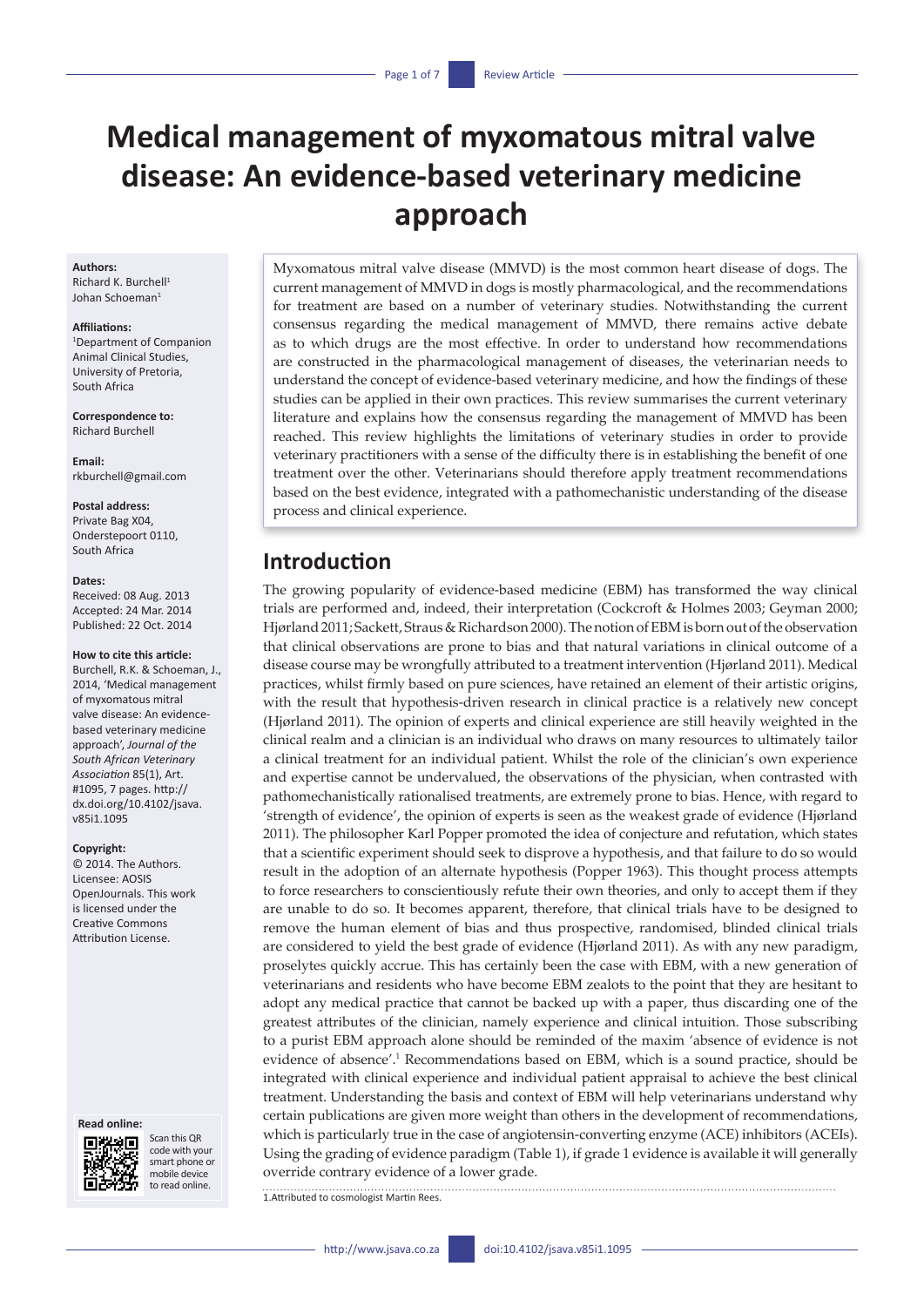Randomised clinical trials (RCTs) that are blinded are considered the best grade of evidence. In the case of myxomatous mitral valve disease (MMVD), the benign nature of the disease in terms of progression and the natural variation in clinical presentation and outcome complicates the design of RCTs and increases the expense. Firstly, patients need to be classified according to a heart failure stage (Figure 1), which presents a challenge, as the onset of heart failure is gradual and multifactorial and by definition a continuous variable, which is categorised as an ordinal variable.

Figure 1 provides a diagrammatic representation of how a heart failure staging system seeks to categorise patients according to the severity of heart failure. The blocks with the associated letters represent the current stages according to the American College of Veterinary Internal Medicine (ACVIM) consensus statement (Atkins *et al.* 2009). A staging system represents an ordinal variable which assigns a diverse group of patients to a finite, predetermined, limited number of categories. The actual progression of congestive heart failure (CHF) is conceptually shown by the colour bar, which represents the progression as a continuous variable. On the basis of this diagram it can be appreciated that even within each category there is considerable variation between the individuals.

Secondly, because MMVD progresses slowly and the numbers of patients who deteriorate is not very high (Borgarelli *et al.* 2012), RCTs need to be conducted over a long period and with many patients per group. Notwithstanding these limitations, several RCTs published in the last 18 years have formed the basis of MMVD treatment recommendations. There are eight RCTs that have investigated the use of ACEIs in MMVD and two that have assessed the efficacy of pimobendan in the treatment of

| <b>TABLE 1:</b> Grades of evidence in medical research trials. |  |  |
|----------------------------------------------------------------|--|--|
|----------------------------------------------------------------|--|--|

| <b>Grade of evidence</b> | Description of evidence grading                                                                                                                                                           |
|--------------------------|-------------------------------------------------------------------------------------------------------------------------------------------------------------------------------------------|
| Grade 1 (strongest)      | Evidence derived from one or more<br>properly designed, prospective clinical<br>trials in the target species                                                                              |
| Grade 2                  | Evidence derived from properly designed<br>trials in the target species in a laboratory<br>setting where disease is induced (for<br>example, experimental induction of<br>hypothyroidism) |
| Grade 3                  | Results of controlled retrospective<br>studies, or cohort/case series studies,<br>without randomisation                                                                                   |
| Grade 4 (weakest)        | Evidence obtained from studies in other<br>species, opinion of experts, descriptive<br>studies, case reports                                                                              |



CHF, congestive heart failure. CHF, congestive heart failure.

FIGURE 1: Diagram indicating the relationship between a heart failure staging<br>system and natural disease progression.

**FIGURE 1:** Diagram indicating the relationship between a heart failure staging system and natural

MMVD. One RCT trial was conducted using spironolactone in the management of MMVD (see below).

In addition to a blinded RCT, experimental and mechanistic studies have also contributed to the understanding of the action and efficacy of cardiovascular drugs. Several studies have investigated the effects of cardiovascular drugs on echocardiographic parameters. Conceptually, if a drug has a beneficial or deleterious effect, then an improvement or worsening would be expected in certain echocardiographic parameters. Of interest are the studies pertaining to ACEI and pimobendan, as this remains a controversial issue. The reader should understand that at the heart of the pimobendan/ACEI debate is the battle for supremacy in the treatment of MMVD between proponents of these two drugs. It may seem a spurious comparison to the astute reader given the divergent mechanisms of action of the two drugs, and it would seem wiser to include both drugs in various treatment regimens. Notwithstanding the apparent wisdom of this view, vehement debate still exists as to the touted benefits of pimobendan in MMVD. Of particular interest to the reader would be that there is currently no evidence demonstrating synergistic benefit or adverse effects of pimobendan combined with an ACEI. In an experimental study in 12 beagles with experimentally induced MMVD, pimobendan was shown to have adverse effects on selected echocardiographic parameters and was associated with more severe mitral valve lesions on postmortem examination compared with an ACEI (Chetboul *et al.* 2007). This study was performed in asymptomatic dogs and the authors concluded that pimobendan should be assessed in symptomatic MMVD. Critics of this study (Corcoran *et al.* 2008) pointed out that the assessment of cardiac function (based on echocardiography) was flawed in this study. Furthermore, they contended that the progressive nature of the lesions in MMVD is not well understood, nor are the associations with progression, and therefore such a bold statement could not have been made. The findings of Chetboul *et al.* (2007) contradict those of two additional mechanistic studies. Ouellet *et al.* (2009) studied the effect of pimobendan versus control on selected echocardiographic parameters and found no significant changes between the two groups. In a small short-term experimental study, Kanno *et al.* (2007) found that pimobendan was associated with an improvement in mitral regurgitation (MR) and reduction in left atrial size. All three of these studies are within an experimental setting in the target species and are therefore considered grade 2 evidence. In addition, the ability of echocardiography to assess myocardial function remains an area of debate (Bonagura & Schober 2009) and thus the results of experiments utilising echocardiography should be understood in that context.

Further mechanistic information regarding cardiovascular drugs has been obtained from invasive experimental studies. Devices implanted in the left atrium have been used to assess the effect of several drugs on left atrial pressure (Ishikawa *et al.* 2010; Suzuki, Fukushima, Ishikawa, Hamabe, Aytemiz, Huai-Che *et al.* 2011; Suzuki, Ishikawa, Hamabe, Aytemiz, Huai-Che, Fukushima *et al.* 2011; Suzuki *et al*. 2012). Drugs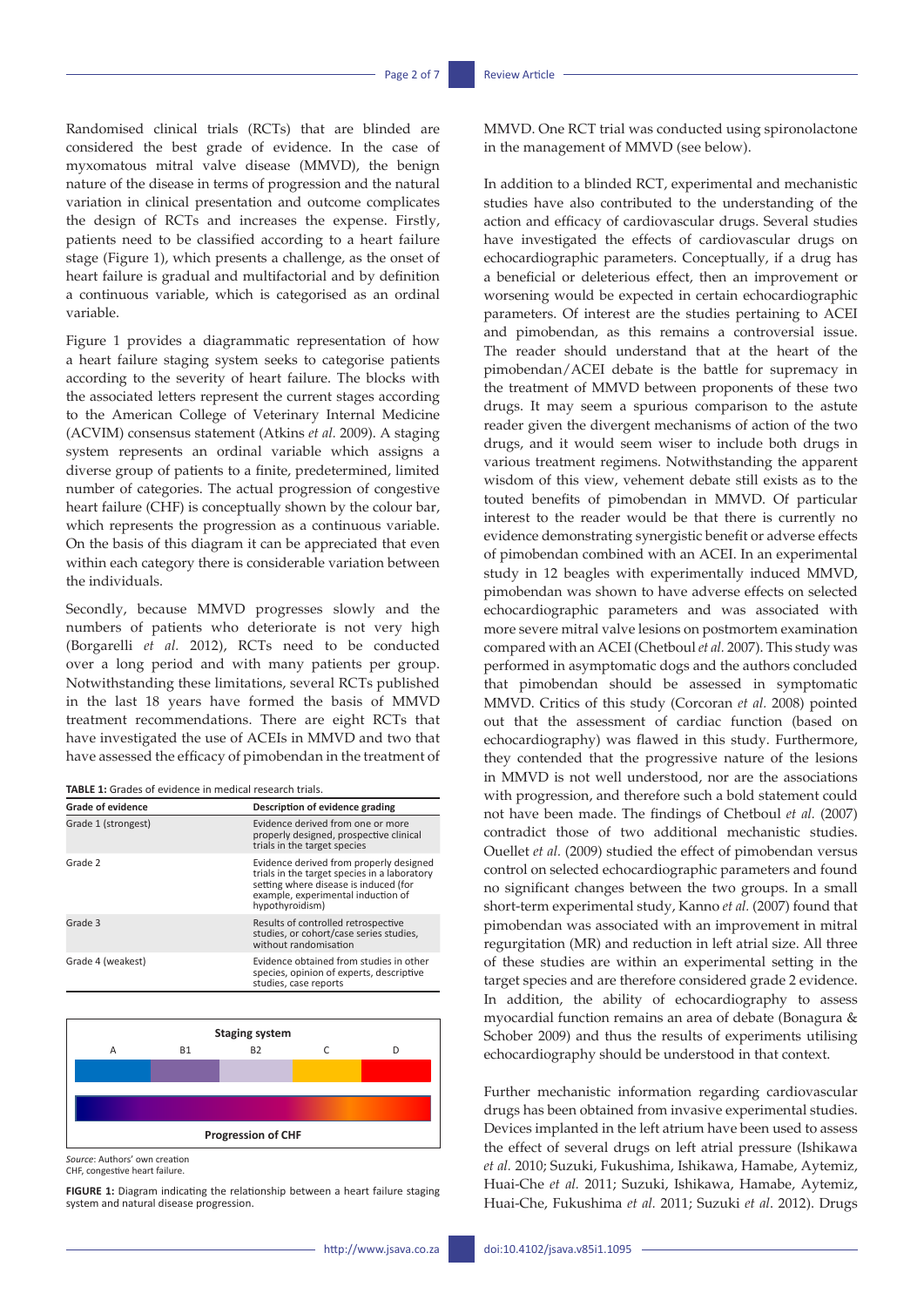with a beneficial effect in CHF would be expected to be associated with a reduction in left atrial pressure (LAP), which would be associated with a concomitant decrease in pulmonary vein hydrostatic pressure. In these experimental studies, increases in LAP were induced experimentally by transecting the *chordae tendinae*. Drugs were then administered whilst a telemetric device in the left atrium assessed the effect on LAP. Utilising this technology, furosemide (Suzuki, Ishikawa, Hamabe, Aytemiz, Huai-Che, Fukushima *et al.* 2011) and pimobendan (Suzuki, Fukushima, Ishikawa, Hamabe, Aytemiz, Huai-Che *et al.*  2011) were shown to exert a significant reduction in LAP in experimentally induced MMVD. In contrast, ACEIs were associated with a modest (Ishikawa *et al.* 2010) to no decrease in LAP (Suzuki *et al.* 2012).

Given the disparity in the results and inferences of experimental studies, veterinary practitioners are reliant on the outcome of clinical trials in natural disease settings to guide them in providing treatment recommendations to their clients.

# **Medical management of myxomatous mitral valve disease: An evidence-based approach**

### **An ACE in the hole? The role of angiotensinconverting enzyme inhibitors in the management of myxomatous mitral valve disease**

### **Angiotensin-converting enzyme inhibitors in the treatment of congestive heart failure**

Angiotensin-converting enzyme inhibitors are the most intensively studied cardiac drugs in canine cardiology. The use of ACEI is rationalised based on the observation of the central role that the renin-angiotensin aldosterone-system (RAAS) plays in the pathogenesis of CHF (Benavente, Chue & Ferro 2010; Ma *et al.* 2010; Mochel *et al.* 2013). The RAAS system and its effects on blood pressure have been known since the 1940s, and the last 50 years have increased our understanding of the multiple deleterious effects of overexuberant RAAS activation in CHF (for an excellent review see Ma *et al.* 2010). In addition to increasing the workload of the heart by increasing preload and afterload, angiotensin and aldosterone have been implicated in the development of fibrosis and hypertrophy of cardiac muscle (Bernay *et al.* 2010; Ma *et al.* 2010). Therefore, dysregulated RAAS activation further impairs the myocardium's ability to cope with the increased demands placed on the heart by volume retention, vasoconstriction and counterproductive remodelling of the myocardium. Given the elucidation of this elegant physiological system, ACEIs seem an extremely attractive option to attenuate the devastating effects of RAAS activation. Indeed, the development of ACEIs represents a triumph in the integration of physiological understanding of a disease process and the development of a drug to attenuate it.

There is often confusion amongst general practitioners regarding the use of ACEIs in MMVD. It would be naïve of the veterinary profession to ignore the input of marketing from drug companies that have developed these drugs on the prescribing practice within the profession. Therefore, practitioners are reliant on the evidence to support or refute the role of ACEIs in MMVD. There can be no doubt that the addition of an ACEI to diuretic therapy in CHF attributable to MMVD improves the quality of life and life expectancy of the patient. Both the IMPROVE (Sisson 1995) and the COVE (Woodfield 1995) studies demonstrated an improvement in the heart failure and pulmonary oedema scores compared with the placebo group. Both studies were double-blinded studies and neither the investigator nor the client knew which group the patient was in. The end point of both studies was under a month (21 and 28 days respectively) and therefore long-term tolerability was not demonstrable. Following these two landmark studies, three additional ACEI trials which investigated the effect of ACEI versus placebo on the survival of patients with CHF ensued. The LIVE study (Ettinger *et al.*  1998) demonstrated improved survival in the enalapril group (167 vs 87 days). This finding was supported by the BENCH study (BENCH Study Group 1999), which showed improved survival of patients being treated with benazepril versus placebo (436 vs 151 days). A notable difference between these two studies was that the BENCH study included patients from modified New York Heart Association (NYHA) stages 2 to 4, whilst the LIVE study included patients from NYHA stages 3 and 4. With the plethora of ACEIs on the market, which vary in price, it seems reasonable to assess possible differences in efficacy between currently available ACEIs. Veterinarians frequently ask the authors if there is a real difference between these drugs, given the cost sensitivity of some of their clients; so what does the evidence say?

There is only one RCT in veterinary medicine that compares ACEIs in MMVD. The FIRST study showed no difference in the outcome in MMVD in patients treated with enalapril versus imidapril over a 12-month period (Amberger *et al.* 2004). In addition, Hamlin and Nakayama (1998) assessed the pharmacokinetics of five common ACEIs in healthy beagles and showed that there were no significant differences between these drugs, with the exception of captopril. Therefore, from an EBM point of view, there is no imperative to support the use of one of the commonly used ACEIs in veterinary medicine, namely enalapril and benazepril, over the other. Notwithstanding this observation, it bears mentioning that there is considerable debate amongst clinicians regarding this issue, as many clinicians report improved outcome with benazepril as compared with enalapril. Whilst in the hierarchy of evidence this is considered weak evidence, the input and experience of clinicians cannot be ignored. In addition, studies in humans have shown that compliance decreases when medication requires administration more than once a day (Eisen, Miller & Woodward 1990). Therefore, an ACEI such as benazepril that is dosed once a day may improve compliance and therefore outcome in some cases. It is the authors' opinion that a RCT comparison of benazepril and enalapril within the setting of CHF in MMVD as part of a polypharmacy treatment regimen is warranted, given the aggressive marketing of benazepril in the profession.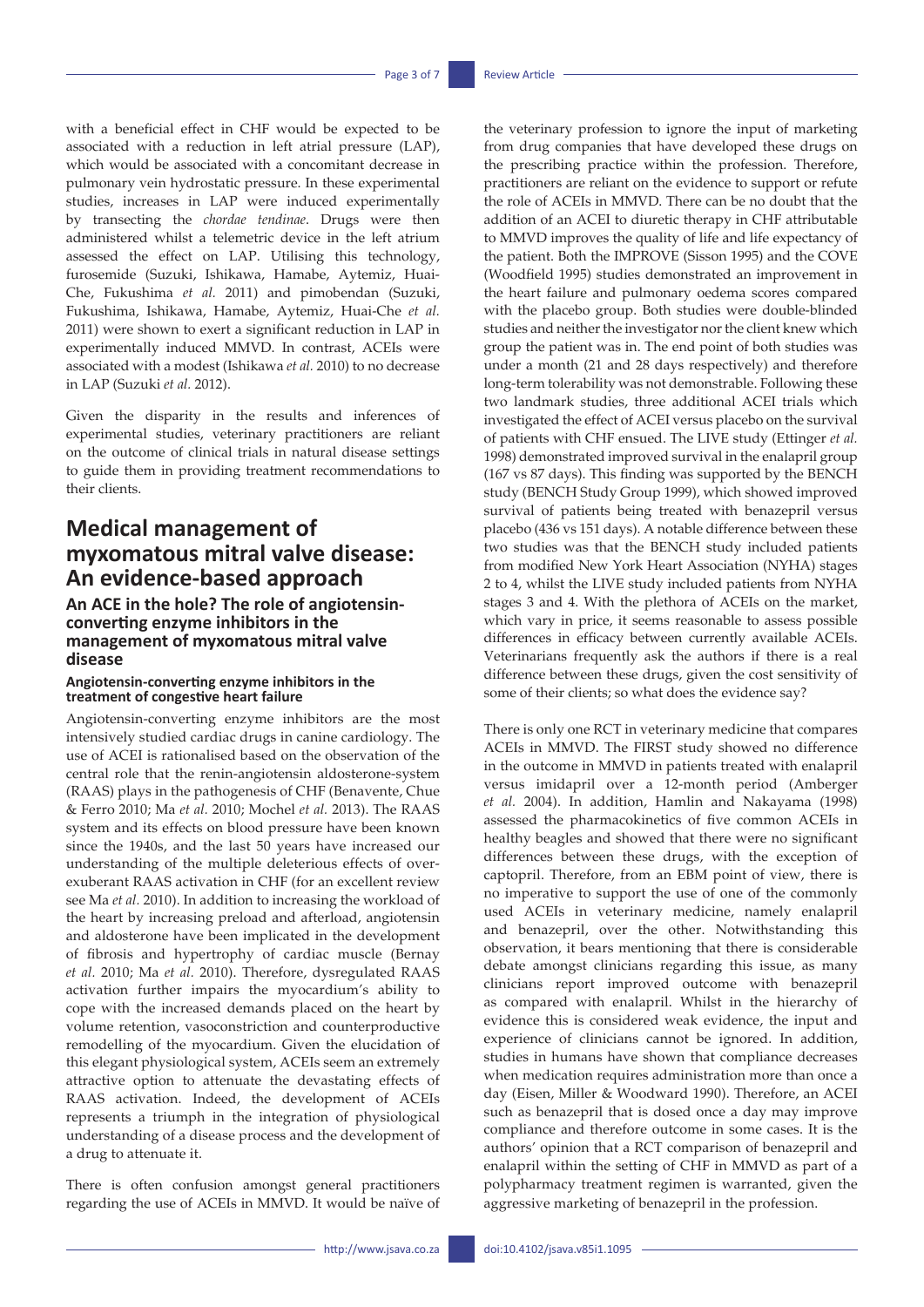### **Angiotensin-converting enzyme inhibitors in delaying the onset of congestive heart failure**

The benefits of ACEIs in the treatment of CHF in MMVD are unassailable and supported by a number of high-quality studies. The same cannot be said for the role of ACEIs in delaying the onset of CHF in MMVD. It seems reasonable to speculate whether pharmacological interventions during the long preclinical period of MMVD may be of benefit to the patients. In the authors' referral clinic, many patients have been referred having being placed on an ACEI based on the presence of a murmur or a cough in a small-breed dog. Many veterinarians in the area still advocate the use of ACEIs in preclinical MR as a result of MMVD, and are adamant that these drugs are beneficial to their patients. Currently there is no express recommendation based on the literature available. It seems intuitively logical that accretion of RAAS peptides in worsening MMVD will reach a crucial tipping point beyond which CHF will ensue. Therefore, it seems logical that attenuation of RAAS will delay the onset of CHF in MMVD. This is the rationale behind the use of ACEIs in preclinical MMVD. Two large RCTs assessing the effect of enalapril versus placebo in delaying the onset of CHF, namely the SVEP (Kvart *et al.* 2002) and VETPROOF (Atkins *et al.* 2007) trials, failed to show a clear benefit of enalapril in delaying the onset of CHF. This evidence contradicts the findings of two retrospective trials assessing the effect of benazepril in preclinical MMVD (Kitagawa *et al.* 1997; Pouchelon *et al.* 2008). The trial by Pouchelon *et al.* (2008) showed an impressive delay in onset of CHF in the treatment group. In the hierarchy of evidence, this study is a lower grade of evidence, given the fact that it was not randomised, prospective and blinded. It is therefore prone to bias and there are no clear indications as to why some subjects were treated and others were not. The divisions ensuing are seen in the lack of consensus over this issue in the ACVIM consensus statement regarding the medical management of MMVD.

# **Pimobendan: The perfect inotrope?**

Prior to the availability of pimobendan, digoxin was typically used to provide inotropic support to the heart. Triple therapy consisted of an ACEI, furosemide and digoxin. In the authors' area digoxin is still widely used in many practices because of the low cost of the drug. Pimobendan is a drug with a novel classification and its mechanism of action is understood to work by increasing the sensitivity of the myocardial contraction apparatus to calcium (Boswood 2010; Boyle & Leech 2012). This purportedly improves the efficiency of contraction without increasing myocardial workload, because it does not increase the cytoplasmic calcium flux. A large part of cardiac adenosine triphosphate (ATP) is devoted to removing calcium from the cytoplasm via the sarco/endoplasmic reticulum Ca<sup>2+</sup> ATPase (SERCA) pump (Klabunde 2011) and dysregulation of this mechanism has been implicated in the diastolic failure of the heart and indeed part of the whole cascade of myocardial failure (Sisson 2010). The fact that pimobendan has a dual action – it also functions as a phosphodiesterase (PDE) inhibitor – has been touted as an additional benefit, as PDE inactivates

cyclic adenosine monophosphate (cAMP), which is involved in the up-regulation of proteins responsible for arterial vasodilation (Boyle & Leech 2012). Because PDE functions by increasing cAMP, which in turn activates calcium channels leading to an influx of calcium in the myocardium, there has been debate as to whether the effect is a result of increased calcium in the myocardium or calcium sensitisation. This may seem a superfluous academic distinction, but it is potentially of great importance. The accretion of cellular calcium is associated with several key signalling cascades linked to apoptosis and necrosis. Intracellular calcium would be expected to increase ATP turnover (increasing energy demands and generating free radicals), reduce the efficiency of lusitropy (the ability of the heart to relax) and activate apoptotic pathways (Klabunde 2011). Recently a consensus statement was released regarding the proposed mechanism of action of levosimendan, a drug similar to pimobendan, with the conclusion that the drug functions mainly by increasing the sensitivity of cardiac troponin C to calcium by stabilising the saturation of the receptor by calcium (Papp *et al*. 2012; Yokoshiki *et al*. 1997). In addition, some *in vitro* studies have demonstrated up-regulation of rescue pathways by levosimendan in the case of cardiac muscle ischaemia, inferring a cardiomyocyte protective role for the drug (for a review see Antoniades *et al.* 2007). Furthermore, pimobendan has been shown to enhance lusitropy in human hearts through the phosphorylation of phospholamban (Bartel *et al.* 1996).

Notwithstanding the elucidation of this elegant mechanism, the performance of the drug in the clinic is ultimately the true test of efficacy. One RCT comparing the addition of pimobendan versus benazepril in the treatment of MMVD has been performed (Häggström *et al.* 2008). In this study a clear benefit of pimobendan was seen when compared with benazepril. Pimobendan has also been shown to improve the outcome of dilated cardiomyopathy (DCM) when compared with ACEI therapy and has recently been shown to delay the onset of clinical DCM in the Dobermann Pinscher (Summerfield *et al.* 2012). One criticism of this RCT has been that monotherapy drug comparisons (i.e. benazepril and furosemide vs pimobendan and furosemide) cannot be extrapolated easily to the clinic, because most practitioners tend to treat with a polytherapy approach. It must be understood, however, that the results from studies are not always duplicated even between two studies with virtually identical study design, and that addition of therapeutic interventions causes additional variation that cannot be accounted for. It is difficult to design blinded trials that assess clinical adjustments, or take the 'best medicine' approach. It is for this reason that trials have compared drugs with disparate mechanisms of action such as an ACEI and pimobendan. Having established the benefit of the addition of these drugs in a RCT, combinations can be assessed in future trials. Therefore, whilst pimobendan has been shown to improve the outcome compared with an ACEI, the ACVIM consensus statement recommends treatment of CHF in MMVD with both drugs (Atkins *et al.* 2009; Atkins & Häggström 2012). A trial is currently underway assessing the efficacy of pimobendan in delaying the onset of CHF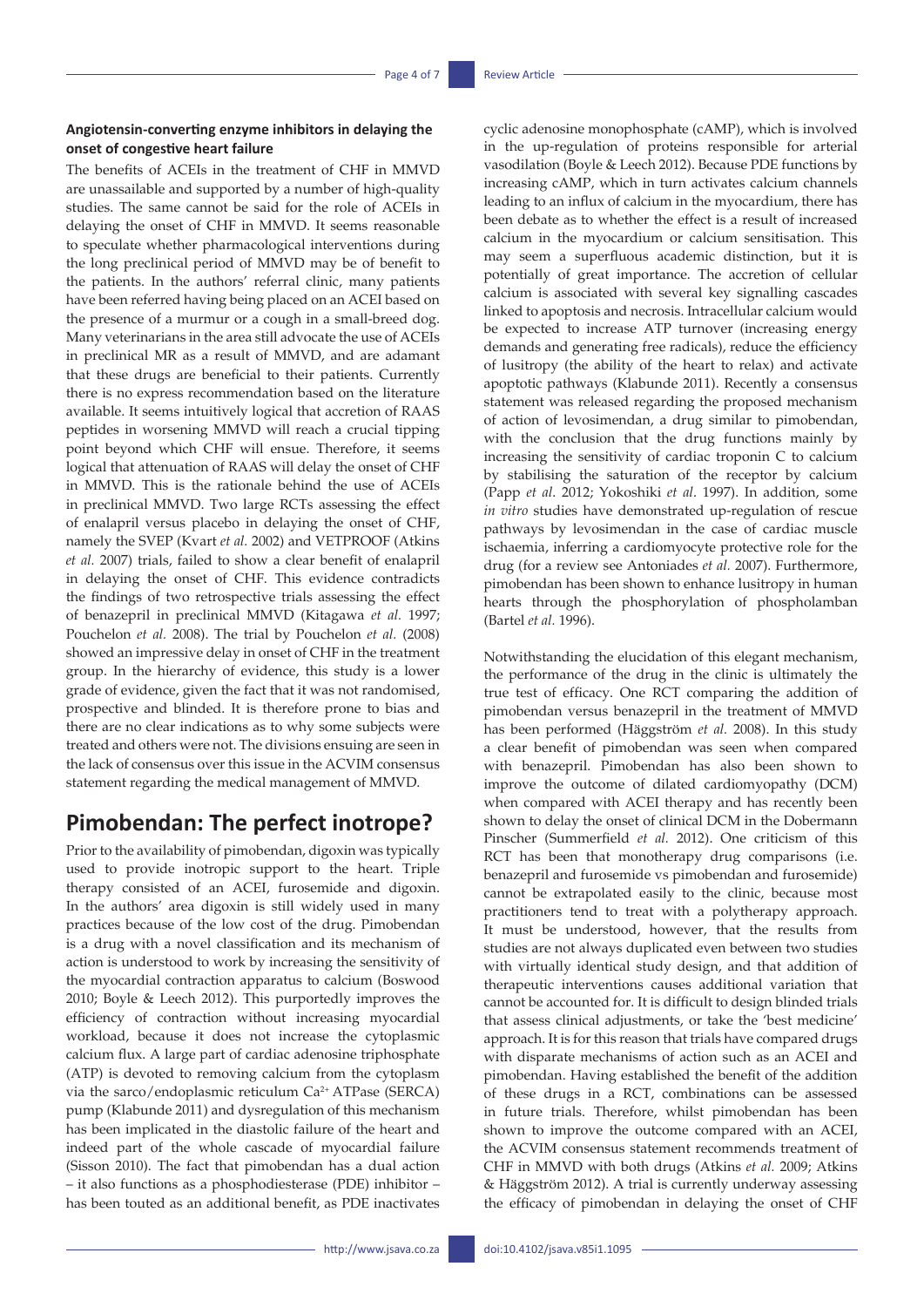in MMVD, the results of which are anticipated in 2017 (A. Boswood [Royal Veterinary College], pers. comm., 2011).

### **Spironolactone**

In addition to the physiological effects of the RAAS system on fluid retention and vascular tone, angiotensin and aldosterone have been implicated in remodelling of cardiac muscle, leading to fibrosis (Ma *et al.* 2010). Therefore, RAAS attenuation can be seen to have a dual action, reducing the workload of the heart and causing the remodelling of the heart muscle which compromises contractile function. The homeostatic regulation of the RAAS is unfortunately not as simple as it was once thought to be. Angiotensin I can be converted to angiotensin II (AT II) by alternate pathways, and thus there is a RAAS 'escape' mechanism, referred to as tissue or local RAAS (Benavente *et al.* 2010). Studies have shown that AT II levels are not consistently supressed with ACEI therapy and that urinary aldosterone (uALD) levels are not reduced (Atkins *et al.* 2012). One pharmacokinetic study investigated benazepril in healthy beagles with experimental RAAS activation and demonstrated a decrease in plasma aldosterone but not uALD. The authors postulated that uALD may rise as a result of renal production of aldosterone, which does not enter circulation and therefore may be clinically less significant (Mochel *et al.* 2013).

These findings have occasioned the use of AT II receptor blockers and aldosterone antagonists to circumvent the deleterious effects of RAAS escape in human medicine. The RALES study (Pitt *et al.* 1999) in humans investigating the effects of the addition of spironolactone demonstrated a reduction in cardiac events when spironolactone was added to conventional therapy. These findings prompted a veterinary multicentre RCT assessing the addition of spironolactone to conventional therapy in CHF (Bernay *et al.* 2010). The findings of the study were impressive and a significant reduction in cardiac events was seen in the spironolactone group. Nevertheless, the findings of the study have not been universally accepted (see Kittleson & Bonagura 2010). Concerns have been raised regarding the study design of the project, based on the fact that the criteria for confirming heart failure were not clearly defined. It has been pointed out that the low numbers of patients that succumbed to heart failure or experienced events raises the concern that many of the patients were still in preclinical MMVD (Kittleson & Bonagura 2010). Therefore, the low number of events may have statistically skewed the results. The fact that the study made use of diverse researchers, from cardiologists to first opinion practices, has also been seen as a weakness in the study design (Kittleson & Bonagura 2010). These are all compelling arguments and it cannot be denied that the conclusions of a study are as strong as its design. Recently, Lefebvre *et al.* (2013) demonstrated the safety of spironolactone in the treatment of MMVD with early CHF. These authors showed that spironolactone was not associated with an increase in adverse events compared with placebo, and that there was a reduction in cardiac-related deaths in the spironolactone group. The study was randomised and

controlled. The main objective of this study was to show that spironolactone is safe and not associated with increased risk of renal disease. Whilst the authors did show improved survival in the spironolactone group, more than half of the cases in both groups were censored, with no criteria given. This considerably reduced the sizes in which survival analysis could be performed. Thus the role of spironolactone remains controversial (Atkins *et al.* 2009; Atkins & Häggström 2012; Häggström, Höglund & Borgarelli 2009). The benefits described in human studies when added to the veterinary trial may be seen to bolster the findings of the spironolactone study somewhat, but in the hierarchy of evidence studies in other species are seen as a weaker grade of evidence.

### **Current guidelines for medical management of myxomatous mitral valve disease**

Having understood the background of the drugs used in MMVD and the strengths and weaknesses of each, veterinarians will have a better understanding as to the intention of the ACVIM consensus statement and why there is incomplete consensus on some issues and not on others. The consensus statement regarding the medical management of MMVD has provided veterinary practitioners with a valuable resource to guide them in the optimisation of the treatment of MMVD (Atkins *et al.* 2009). In addition, this document has proposed a standardised grading system for CHF which stratifies the MMVD population according to the severity of disease. This grading system is shown below, and ranges from stage A to D (Atkins *et al.* 2009):

**Stage A:** Predisposed to MMVD **Stage B:** Mitral leak present **B1:** No radiographic or echo evidence of remodelling **B2:** Radiographic or echo evidence of remodelling **Stage C:** CHF **Stage D:** CHF resistant to OPTIMUM care. (p. 1143)

The consensus document supports the use of pimobendan, ACEIs and furosemide in the treatment of stages C and D. In addition, there is some evidence to support the addition of spironolactone in stage C, but there was not complete consensus regarding this recommendation (Atkins *et al.*  2009). The use of ACEIs in preclinical heart disease (stages B1 and B2) remains controversial. The most high-powered studies to date exploring the use of ACEIs in preclinical MR, namely the SVEP trial (Kvart *et al.* 2002) and the VETPROOF study (Atkins *et al.* 2007), failed to support the use of enalapril in preclinical MR. Two additional studies investigating the use of benazepril in preclinical MR suggested an improved outcome in the treated group (Kitagawa *et al*. 1997; Pouchelon *et al.* 2008). However, these studies were un-blinded and not randomised and thus have been considered to be low-powered studies, warranting a prospective placebocontrolled trial to corroborate these findings.

Drugs that have been investigated recently but whose use remains unsupported include carvedilol (Gordon *et al.* 2012; Marcondes-Santos *et al.* 2007) and atorvastatin (Cunningham, Rush & Freeman 2013). These drugs have been shown to be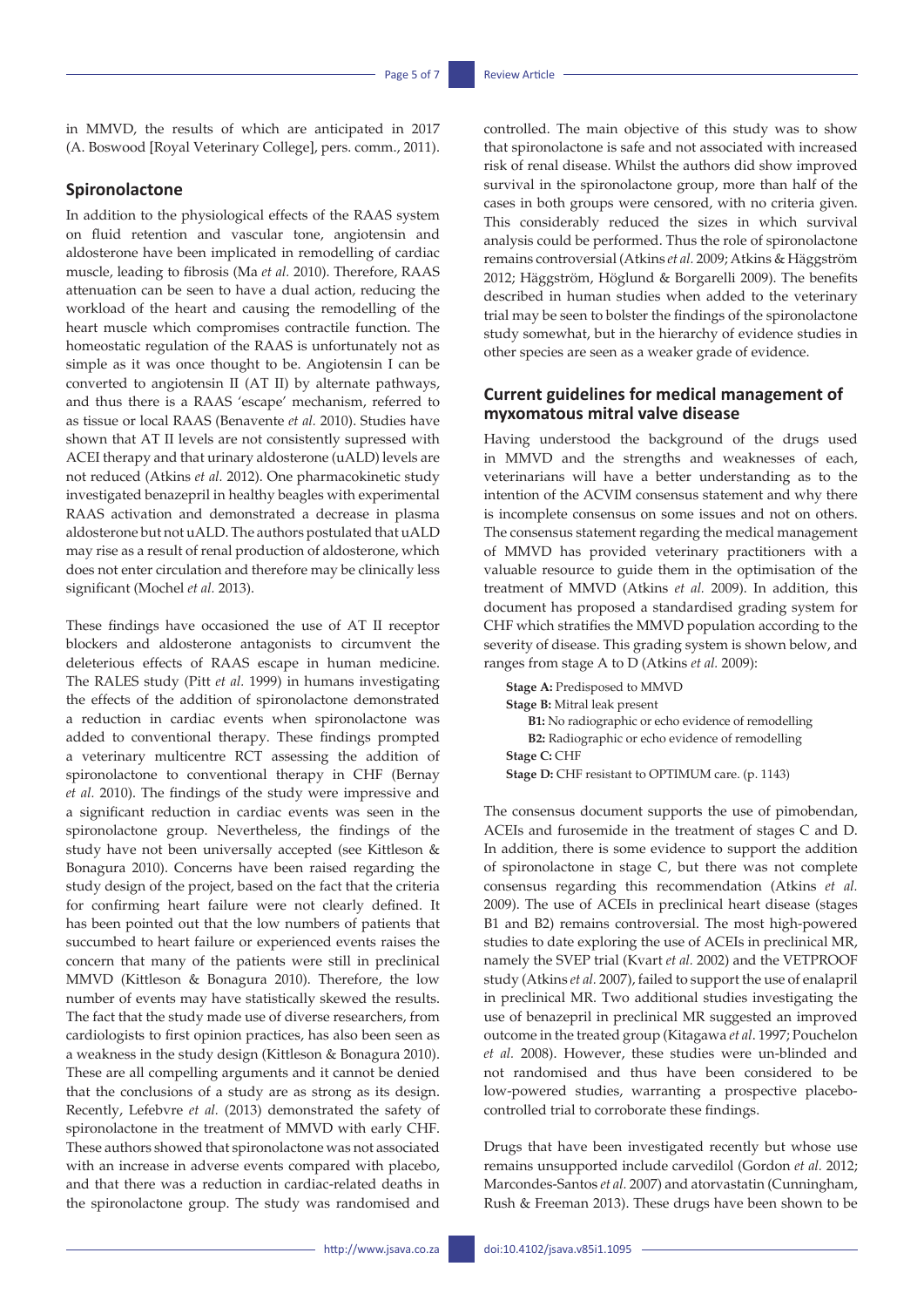safe, but have not demonstrated any quantifiable beneficial results. Practitioners are cautioned against using medication for which good evidence does not exist, given the current cost of medication and the inclination of some clients to pursue legal action against medical professionals who do not subscribe to codes of practice.

Finally, mitral valve replacement is an exciting new area of investigation and some promising results have been observed (Uechi 2012). This remains an unattainable ideal for most practitioners and pet owners alike; however, as technology advances, these techniques will become increasingly available, and may revolutionise the way in which MMVD is managed.

### **Furosemide and newer loop diuretics**

Intractable congestion and oedema is a common feature of clinically severe CHF as a result of MMVD (Häggström *et al.* 2009; Peddle *et al.* 2012). These haemodynamic consequences accrue as a result of volume retention and concomitant increases in capillary hydrostatic pressures (Klabunde 2011). The vascular beds of the lungs are particularly susceptible to increased hydrostatic pressure (Klabunde 2011). Drugs that are able to reduce the blood volume are therefore highly effective in reducing pulmonary congestion and oedema. Furosemide is a loop diuretic that inhibits the Na+, K+, Cl- symporter in the ascending loop of Henle (Peddle *et al.* 2012). Furosemide is an efficient diuretic that is associated with predictable diuresis and is highly effective at treating the congestion associated with CHF (Peddle *et al.* 2012). There are surprisingly few trials investigating the efficacy of furosemide in the veterinary literature. A PubMed search failed to return any placebocontrolled RCTs on furosemide in dogs. Notwithstanding the paucity of literature supporting its use, it cannot be denied that furosemide is highly effective in ameliorating the clinical signs of congestion. A recent study investigated the use of torsemide (a loop diuretic), which was occasioned by the observation of superior efficacy in the treatment of human CHF compared with furosemide. The study showed that both these diuretics were effective in controlling congestion (Peddle *et al*. 2012).

# **Conclusion**

The current body of evidence serves as a valuable guideline to guide veterinarians in the medical management of MMVD. Future research is needed to fully elucidate the role of spironolactone in the management of MMVD. Veterinarians should understand and apply EBM when making recommendations to clients in the treatment of MMVD.

# **Acknowledgements**

## **Competing interests**

The authors declare that they have no financial or personal relationship(s) which may have inappropriately influenced them in writing this article.

## **Authors' contributions**

R.K.B. (University of Pretoria) read the reference material and wrote the review. J.S. (University of Pretoria) read the reference material, collated key literature and envisioned the review, recognising the need for a paper to summarise and interpret the current literature.

# **References**

- Amberger, C., Chetboul, V., Bomassi, E., Rougier, S., Woehrlé, F. & Thoulon, F., 2004,<br>Comparison of the effects of imidapril and enalapril in a prospective, multicentric<br>randomized trial in dogs with naturally acquired he *Cardiology* 6, 9–15. [http://dx.doi.org/10.1016/S1760-2734\(06\)70053-4](http://dx.doi.org/10.1016/S1760-2734(06)70053-4)
- Antoniades, C., Tousoulis, D., Koumallos, N., Marinou, K. & Stefanadis, C., 2007, 'Levosimendan: Beyond its simple inotropic effect in heart failure/<br>2007, 'Levosimendan: Beyond its simple inotropic effect in heart failure [pharmthera.2007.01.008](http://dx.doi.org/10.1016/j.pharmthera.2007.01.008)
- Atkins, C.E., Keene, B.W., Brown, W.A., Coats, J.R., Crawford, M.A., DeFrancesco, T.C. *et al.,* 2007, 'Results of the veterinary enalapril trial to prove reduction in onset<br>of heart failure in dogs chronically treated with enalapril alone for compensated,<br>naturally occurring mitral valve insufficiency', Jo *Association* 231, 1061–1069.<http://dx.doi.org/10.2460/javma.231.7.1061>
- Atkins, C., Bonagura, J., Ettinger, S., Fox, P., Gordon, S., Häggstrom, J. *et al.*, 2009, 'Guidelines for the diagnosis and treatment of canine chronic valvular heart disease', *Journal of Veterinary Internal Medicine* 23, 1142–1150. [http://dx.doi.](http://dx.doi.org/10.1111/j.1939-1676.2009.0392.x) [org/10.1111/j.1939-1676.2009.0392.x](http://dx.doi.org/10.1111/j.1939-1676.2009.0392.x)
- Atkins, C.E. & Häggström, J., 2012, 'Pharmacologic management of myxomatous mitral valve disease in dogs', *Journal of Veterinary Cardiology* 14, 165–184. [http://](http://dx.doi.org/10.1016/j.jvc.2012.02.002) [dx.doi.org/10.1016/j.jvc.2012.02.002](http://dx.doi.org/10.1016/j.jvc.2012.02.002)
- Atkins, C.E., Lantis, A.C., Ames, M.K. & Gardner, S.Y., 2012, 'Utility of urinary aldosterone measurement in quantitating RAAS activation', *Journal of Veterinary Pharmacology and Therapeutics* 35, 512–515. [http://dx.doi.org/10.1111/](http://dx.doi.org/10.1111/jvp.12011) [jvp.12011](http://dx.doi.org/10.1111/jvp.12011)
- , Bartel, S., Stein, B., Eschenhagen, T., Mende, U., Neumann, J., Schmitz, W. et al.,<br>1996, 'Protein phosphorylation in isolated trabeculae from nonfailing and failing<br>1911-179. human hearts', Molecular and Cellular Bioche [org/10.1007/BF00227896](http://dx.doi.org/10.1007/BF00227896)
- Benavente, D., Chue, C.D. & Ferro, C.J., 2010, 'The importance of renin-angiotensin blockade in patients with cardio-renal disease', *Journal of Renal Care* 36, 97–105. <http://dx.doi.org/10.1111/j.1755-6686.2010.00166.x>
- BENCH Study Group, 1999, 'The effect of benazepril on survival times and clinical<br>signs of dogs with congestive heart failure: Results of a multicenter, prospective<br>randomized, double-blinded, placebo-controlled, long-term [2734\(06\)70025-X](http://dx.doi.org/10.1016/S1760-2734(06)70025-X)
- Bernay, F., Bland, J.M., Häggström, J., Baduel, L., Combes, B., Lopez, A. et al., 2010, 'Efficacy of spironolactone on survival in dogs with naturally occurring mitral regurgitation caused by myxomatous mitral valve diseas [1676.2009.0467.x](http://dx.doi.org/10.1111/j.1939-1676.2009.0467.x)
- Bonagura, J.D. & Schober, K.E., 2009, 'Can ventricular function be assessed by<br>echocardiography in chronic canine mitral valve disease?', Journal of Small Animal<br>Practice 50, 12-24. http://dx.doi.org/10.1111/j.1748-5827.20
- Borgarelli, M., Crosara, S., Lamb, K., Savarino, P., La Rosa, G., Tarducci, A. *et al*., 2012, 'Survival characteristics and prognostic variables of dogs with preclinical chronic degenerative mitral valve disease attributable to myxomatous degeneration', *Journal of Veterinary Internal Medicine* 26, 69–75. [http://dx.doi.org/10.1111/](http://dx.doi.org/10.1111/j.1939-1676.2011.00860.x) [j.1939-1676.2011.00860.x](http://dx.doi.org/10.1111/j.1939-1676.2011.00860.x)
- Boswood, A., 2010, 'Current use of pimobendan in canine patients with heart disease', *Veterinary Clinics of North America: Small Animal Practice* 40, 571–580. [http://](http://dx.doi.org/10.1016/j.cvsm.2010.04.003) [dx.doi.org/10.1016/j.cvsm.2010.04.003](http://dx.doi.org/10.1016/j.cvsm.2010.04.003)
- Boyle, K.L. & Leech, E., 2012, 'A review of the pharmacology and clinical uses of pimobendan', *Journal of Veterinary Emergency and Critical Care* 22, 398–408. <http://dx.doi.org/10.1111/j.1476-4431.2012.00768.x>
- Chetboul, V., Lefebvre, H.P., Sampedrano, C.C., Gouni, V., Saponaro, V., Serres, F. *et al.*, 2007, 'Comparative adverse cardiac effects of pimobendan and benazepril monotherapy in dogs with mild degenerative mitral valve disease: A prospective, controlled, blinded, and randomized study', *Journal of Veterinary Internal Medicine* 21, 742–753.<http://dx.doi.org/10.1111/j.1939-1676.2007.tb03016.x>
- Cockcroft, P.O. & Holmes, M.A., 2003, *Handbook of evidence-based veterinary medicine,* Blackwell, Oxford. <http://dx.doi.org/10.1002/9780470690833>
- Corcoran, B., Culshaw, G., Dukes-McEwan, J., French, A., Smith, S. & Swift, S., 2008, 'Concerns about "Comparative adverse cardiac effects of pimobendan and benazepril monotherapy in dogs with mild degenerative mitral valve disease"', *Journal of Veterinary Internal Medicine* 22, 243. [http://dx.doi.org/10.1111/](http://dx.doi.org/10.1111/j.1939-1676.2008.0070.x) [j.1939-1676.2008.0070.x](http://dx.doi.org/10.1111/j.1939-1676.2008.0070.x)
- Cunningham, S.M., Rush, J.E. & Freeman, L.M., 2013, 'Short-term effects of atorvastatin in normal dogs and dogs with congestive heart failure due to myxomatous mitral valve disease', *Journal of Veterinary Internal Medicine* 27, 985–989. [http://dx.doi.](http://dx.doi.org/10.1111/jvim.12123) [org/10.1111/jvim.12123](http://dx.doi.org/10.1111/jvim.12123)
- Eisen, S.A., Miller, D.K. & Woodward, R.S., 1990, 'The effect of prescribed daily dosing frequency on patient medication compliance', *Archives of Internal Medicine* 150, 1181–1183.<http://dx.doi.org/10.1001/archinte.1990.00390200073014>